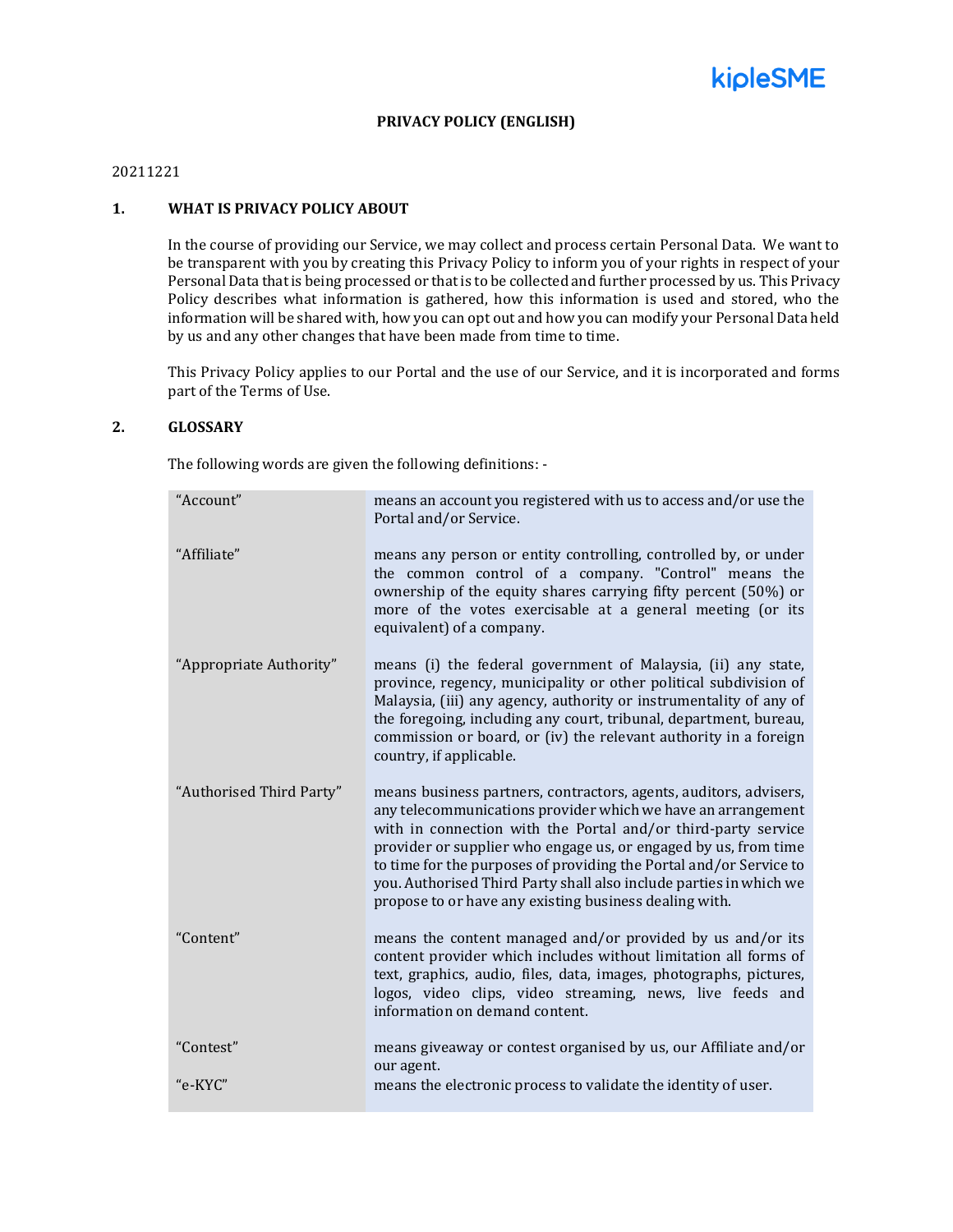# kipleSME

| "Law"                     | means any law (whether domestic or international), statute, code,<br>rule, guidelines, notices, ordinance, regulation, directive, order,<br>judgment, writ, injunction or decree, and includes any changes in<br>the application or interpretation thereof. |
|---------------------------|-------------------------------------------------------------------------------------------------------------------------------------------------------------------------------------------------------------------------------------------------------------|
| "Personal Data"           | shall have the same meaning ascribed to it in the PDPA.                                                                                                                                                                                                     |
| "PDPA"                    | means Personal Data Protection Act 2010.                                                                                                                                                                                                                    |
| "Portal"                  | means any portal by us and made available in a digital distribution<br>service that allows you to download, activate, access and/or use<br>the Service, and it includes any updates or upgrades made<br>available by us from time to time.                  |
| "Post/Posted"             | means to publish, display, submit and/or upload.                                                                                                                                                                                                            |
| "Service"                 | collectively means the services, feature and/or functionality<br>made available by us to subscriber and/or user through our<br>Portal.                                                                                                                      |
| "Social Media"            | means social media account such as Facebook, LinkedIn, Twitter,<br>Instagram, Google, or any other social media.                                                                                                                                            |
| "us", "we", or "our"      | means Kiple Digital Sdn Bhd (201701031788 (1245958-T)).                                                                                                                                                                                                     |
| "user", "you", or "yours" | means you, an individual, who is accessing and/or using our<br>Portal and/or Service.                                                                                                                                                                       |
| "Website                  | means any website owned and/or managed by us (as amended<br>from time to time) currently accessible at www.kiple.com,<br>excluding any external website to which the website points by<br>way of hyperlink or otherwise.                                    |

# **3. CHANGES**

Our Privacy Policy may change from time to time without notice. As such, please look at our Privacy Policy periodically, and especially before you provide us any of your Personal Data. This Privacy Policy was last updated on the date indicated above. Your continued access and/or use of our Portal and/or Service after any changes, revisions or modifications to this Privacy Policy shall indicate your agreement with the terms of such revised Privacy Policy.

# **4. PARENTAL ADVISORY**

**We decided to make this entire paragraph BOLD to draw your attention. We are not able to contract with you unless you are 18 years old and above. If you are a child, please obtain permission from your parent or guardian before using our service.**

**If you have any reason to believe that a child has provided Personal Data to us, please contact us and we will endeavor to delete that information from our database. Otherwise, we will deem that you are 18 years and above or has obtained consent from your parent or guardian when you provide your Personal Data to us.**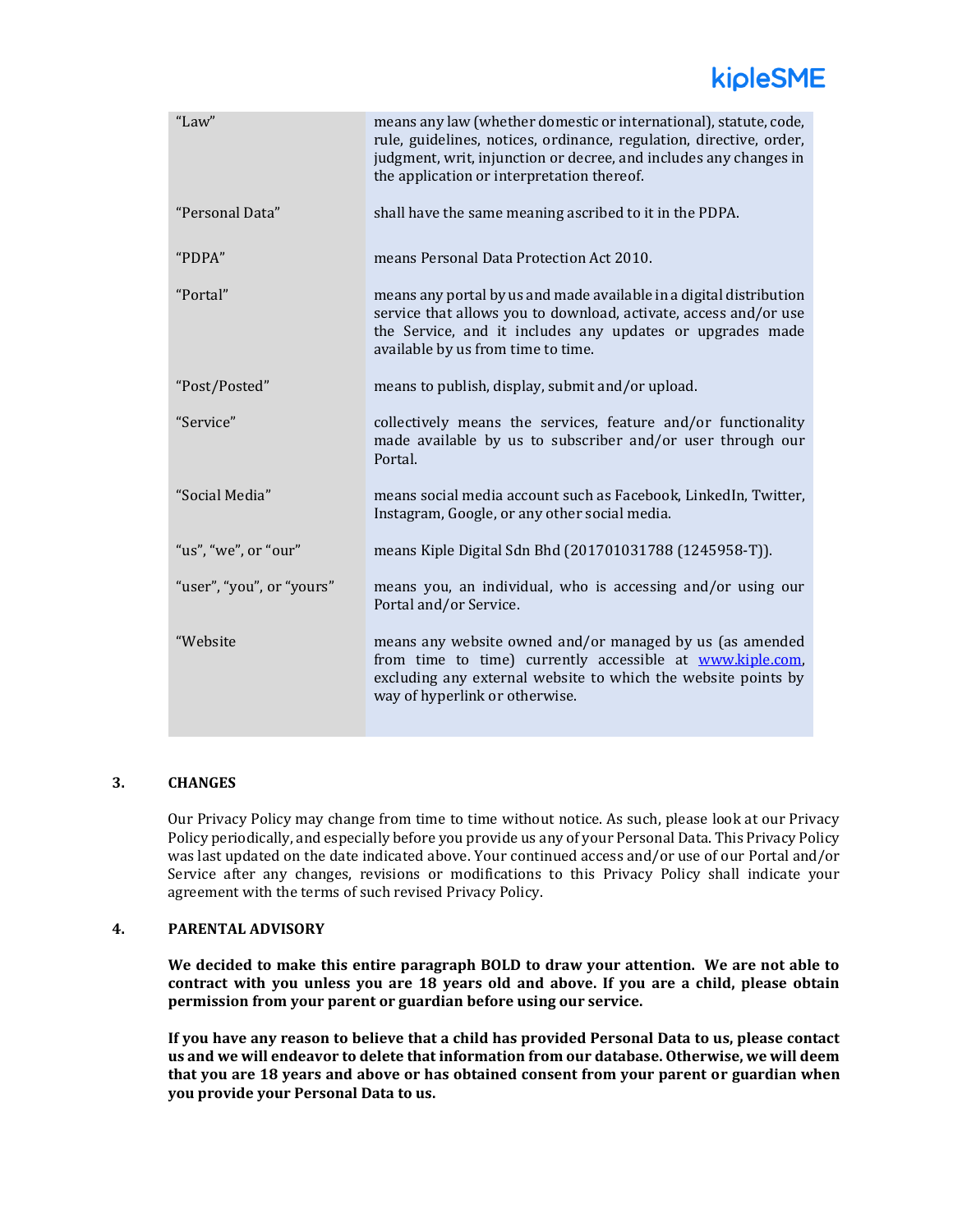

# **5. WHEN IS THIS PRIVACY POLICY APPLICABLE TO YOU**

The Privacy Policy is applicable to you the moment you access and/or use the Portal and/or Service.

#### **6. THE INFORMATION WE COLLECT**

We collect information in (2) ways: -

- (a) **PERSONAL DATA THAT YOU OR A THIRD PARTY PROVIDES TO US**. We may collect information, such as, name, gender, country of origin, National Registration Identification Card, birthdate, driving license, car plate number, telephone number, email address, credit/debit card information, photo, bank account information, business information, thumb print, video, physiological recognition, voice, signature etc. Other than Personal Data obtained from you directly, we may also obtain your Personal Data from third parties we deal with and from such other sources in which you have given your consent or authorised for the disclosure of such Personal Data.
- (b) **INFORMATION WE GET FROM YOUR USE OF THE PORTAL AND/OR SERVICE**. When you interact with us through the Portal and/or Service, we may collect or receive and store certain personally non-identifiable information. Such information is collected passively using various technologies and cannot presently be used to specifically identify you. This information includes: -
	- $\triangleright$  device-specific information such as hardware model, operating system version, unique device identifiers, mobile network information, memory, sound card data, Internet Protocol (IP) address.
	- $\triangleright$  cookies that may uniquely identify your browser. This is described in detailed below.
	- $\triangleright$  details of how you access and/or use the Portal and/or Service such as your search queries.
	- $\triangleright$  total number of visitors accessing and/or using the Portal and/or Service.
	- $\triangleright$  diagnostic and usage data that your device generates. This is described in detailed below.
	- ➢ how you and other users use and interact with the Portal and/or Service.

The above is collectively known as "Information". If we do combine non-personal information with Personal Data the combined information will be treated as Personal Data for as long as it remains combined.

The Personal Data and Information you provide us is necessary. If you do not provide us with such Personal Data and Information, we may not be able to provide you with the Portal and/or Service.

# **7. USE OF YOUR PERSONAL DATA AND INFORMATION**

We use the Personal Data and Information you provide in a manner that is consistent with this Privacy Policy. If you provide Personal Data for certain reason, we may use the Personal Data in connection with the reason for which it was provided. Your Personal Data and Information may also be used by us, our Affiliate and/or Authorised Third Party for one or more of the following purposes: -

- (a) to assess your application;
- (b) to conduct e-KYC;
- (c) to administer your participation of any Contest or any campaign or events;
- (d) to operate and provide the Portal and/or Service to you;
- (e) to administer your Account;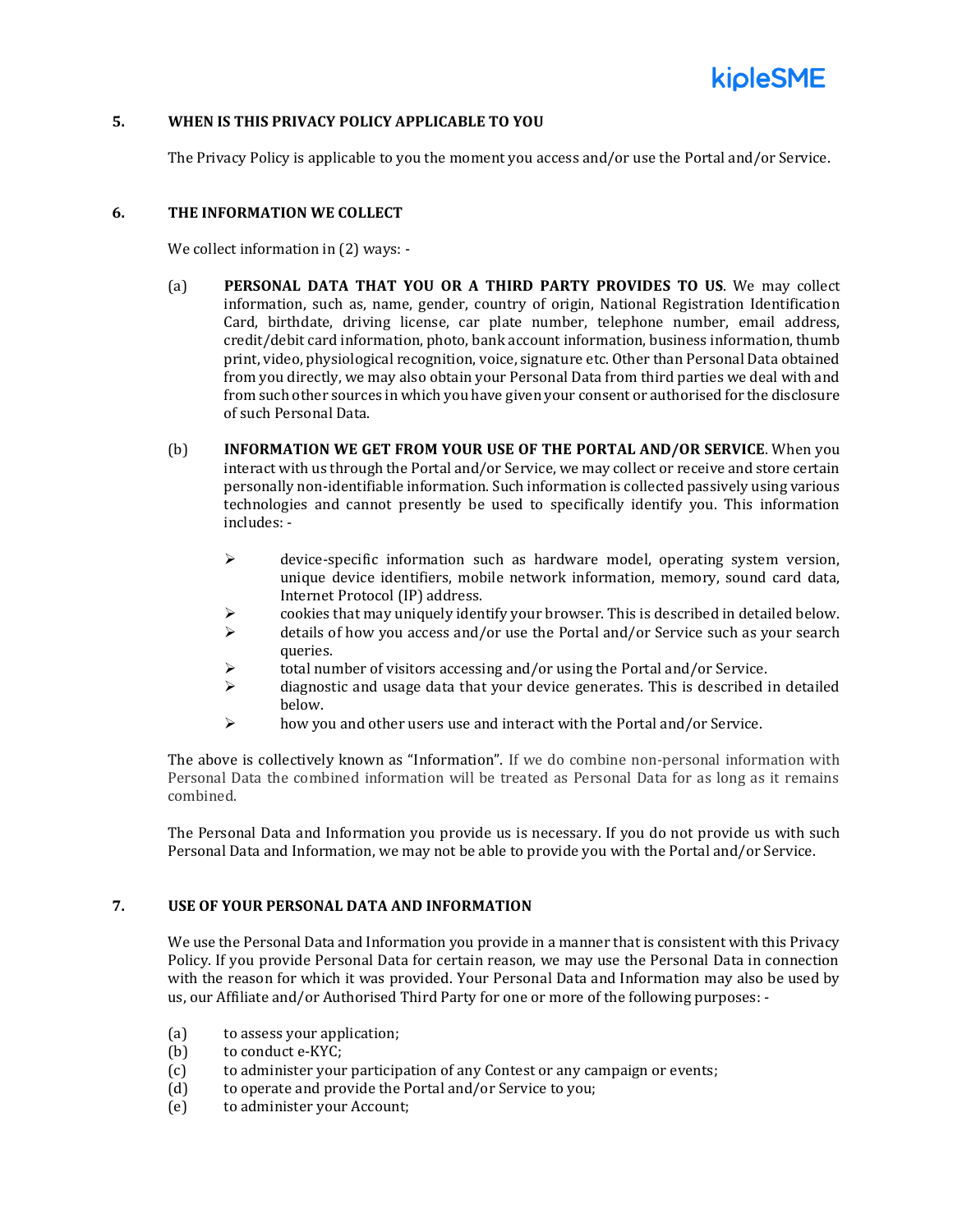# kioleSME

- (f) for technical administration of the Portal and/or Service;
- (g) for internal administrative purposes, including accounting and tax;
- (h) to verify and process payment;
- (i) to communicate with you;
- (j) to respond to your inquiries;
- (k) for research and development;
- (l) for statistical analysis;
- (m) for quality assurance;
- (n) for enhancement of the Portal and/or Service;
- (o) to detect and prevent fraudulent activity;
- (p) for investigation of complaints and suspected suspicious transactions;
- (q) for compliance with any requirements by an Appropriate Authority and/or requirement of Law;
- (r) for profiling Service preferences;
- (s) to conduct market research and analysis for our business plans;
- (t) for record keeping, report generation and management analysis purposes;
- (u) to provide you with information on our other product and services, of our Affiliate, and/or Authorised Third Party;
- (v) to send you information, promotions and updates including marketing and advertising materials in relation to the Portal and/or Service and those of our Affiliate, and/or Authorised Third Party;
- (w) to facilitate the sign-up of product and services, of our Affiliate and/or Authorised Third Party;
- (x) our other legitimate business activities; and/or
- (y) any other activities which are ancillary to the Portal and/or Service.

The above shall collectively be referred to as "Purposes" in this Privacy Policy.

You represent and warrant that the consent of any user whose Personal Data you have provided in any application and/or disclosed to us has been obtained to allow us to process the same for the Purposes set out above.

If we intend on using any Personal Data in any manner that is not consistent with this Privacy Policy, you will be informed of such anticipated use prior to or at the time at which the Personal Data is collected.

#### **8. DISCLOSURE OF YOUR PERSONAL DATA**

We are not in the business of selling your Personal Data. We consider this information to be a vital part of our relationship with you. As such we will not sell or rent your Personal Data save and except as provided herein. There are, however, certain circumstances in which we may share your Personal Data with certain third parties without further notice to you, as set forth below.

Business Transfer. As we develop our business, we might sell or buy businesses or assets. In the event of a corporate sale, merger, reorganisation, dissolution or similar event, Personal Data may be part of the transferred assets.

Affiliate. We may also share your Personal Data with our Affiliate for purposes consistent with this Privacy Policy.

Appropriate Authority. To comply with any order of court or directive from authorities investigating any alleged offence, misdeed and/or abuse or to enforce any of the terms and conditions applicable to you, or where such action is necessary to protect and defend our rights or property.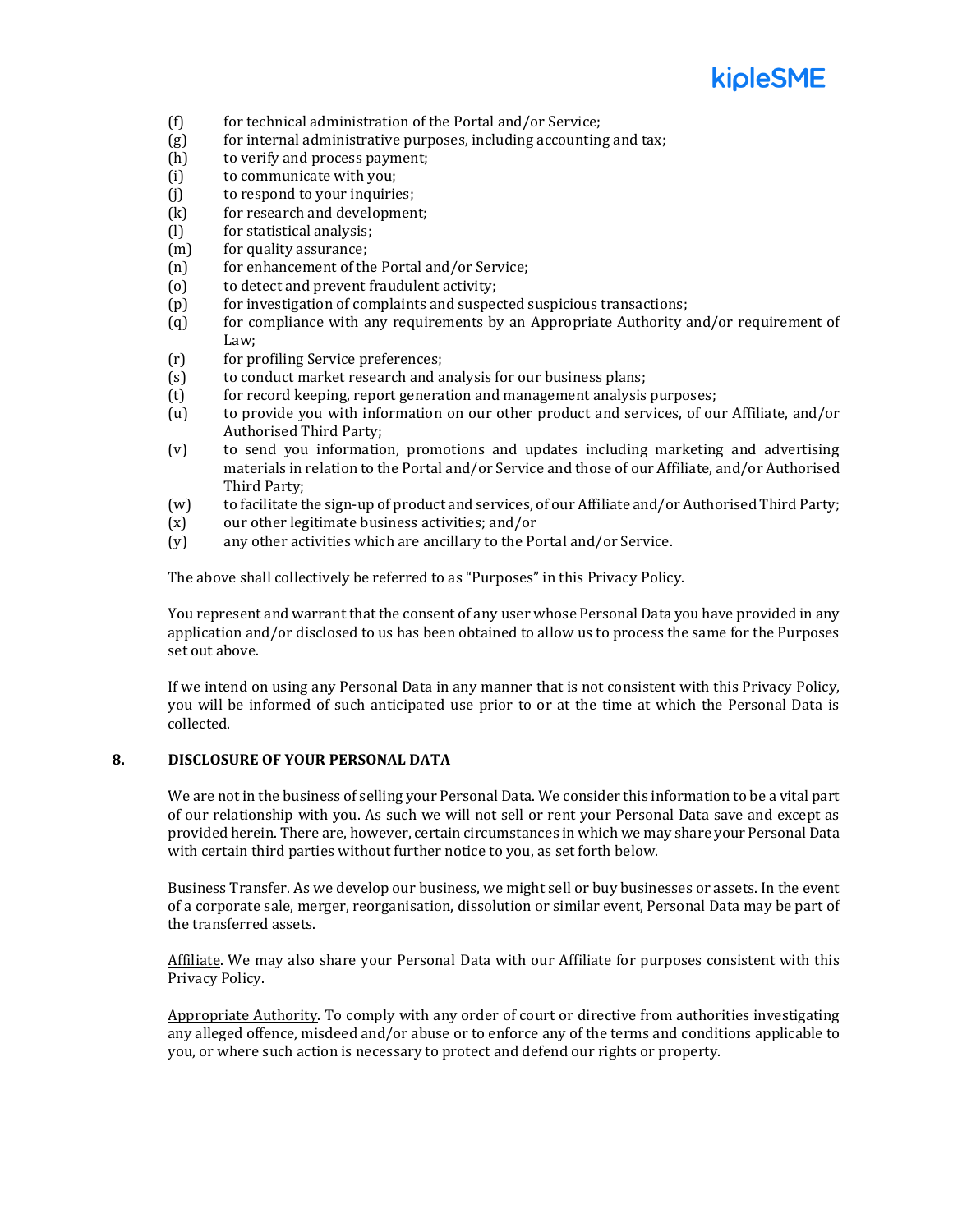

Authorised Third Party. Where services from such Authorised Third Party is required, we will share your Personal Data on a strictly confidential basis. Authorised Third Party will not be allowed to use your Personal Data disclosed to them except in accordance with this Privacy Policy.

Other Parties. We may disclose your Personal Data to any other party in respect of whom you have consented to the disclosure of your data.

# **9. THIRD PARTY SERVICES**

Our Portal may provide a link or a platform to third party applications, website and/or services to make available certain services to you ("Third Party Services"). This Third-Party Services may contain, from time to time, links to other web sites. We are not responsible for the privacy practices or the content of such websites or of any third party. You should review the privacy policies of such Third-Party Services. This Privacy Policy applies solely to Personal Data and Information collected by us.

#### **10. COOKIES**

What is a Cookie?

When you access and/or use the Portal, your device will automatically be issued with a cookie. Cookies are small files containing string of characters that are placed in your device's hard drive to identify your device to our server. Generally, cookies themselves only record those areas of the site that have been visited by the device in question, and the duration. Many websites and/or software application do this whenever a user visits their site in order to track traffic flow.

Depending upon the type of device you are using, you may set your device to accept all cookies, to notify you when a cookie is issued, or not to receive cookies at any time. The last of these, of course, means that certain personalised services cannot then be provided to you.

Our Cookies: -

We use "cookies" to store and track information about you and your access and/or use of the Portal. Our cookie and information retrieved from our cookie is used in line with the uses set out in in this Privacy Policy and more specifically:

- $\triangleright$  to help save and retrieve passwords used on the Portal. This way, you will not have to re-enter information upon every new visit to the Portal.
- $\triangleright$  to track information such as the frequency and duration of your access and/or use of the Portal, your click-stream as you go through the Portal and help us determine whether you came to the Portal from a particular internet link or banner advertisement.
- $\triangleright$  to analyse the profile of visitors and users to helps us in providing you with better access and/or use of the Portal and to enhance the Portal.
- ➢ to personalize the content, banners and promotions that you will see on the Portal.

Most cookies are "session cookies," meaning that they are automatically deleted from your device at the end of a session. You are always free to decline cookies if your device permits, although in that case you may not be able to use certain features of the Portal and you may be required to re-enter your password more frequently during a session.

### Third Party Cookies:

We may allow other third party to serve ads when you access and/or use the Portal. In the course of serving advertisements, the third-party may place or recognize a unique cookie in your device. Such third party may use information retrieved from their cookies to provide advertisements on the Portal and other product and services that may be of interest to you.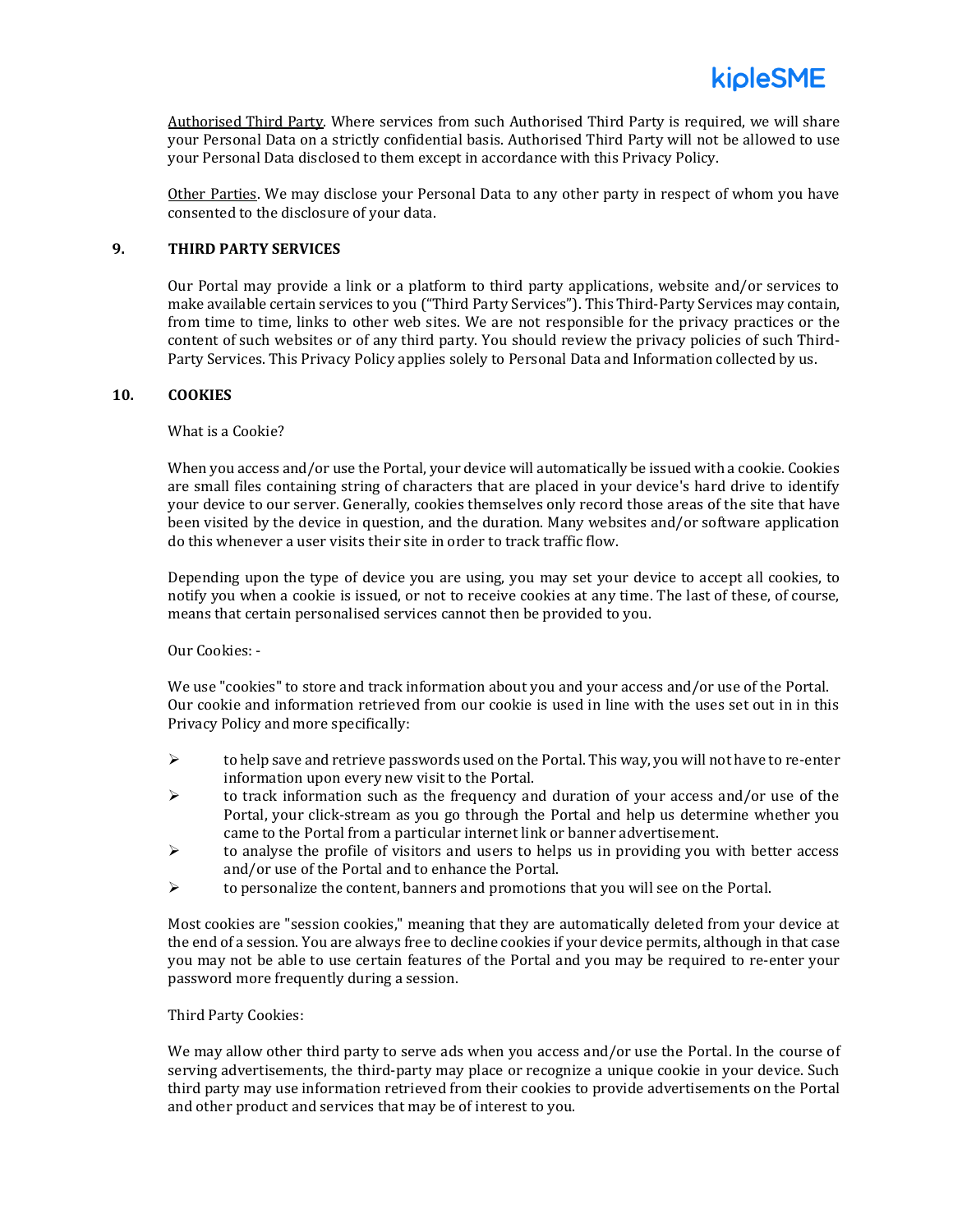

**WE HAVE NO ACCESS TO OR CONTROL OVER THE THIRD-PARTY COOKIES AND THEY ARE NOT SUBJECT TO OUR PRIVACY POLICY. PLEASE REVIEW THEIR PRIVACY POLICY FOR DETAILS.** If you want to prevent such third party from sending and reading cookies on your device, you will need to visit each of their websites individually to request that you be removed from that system.

#### **11. DIAGNOSTIC AND USAGE DATA**

We would like you to help improve the quality and performance of the Portal and/or Service. We can automatically collect diagnostic and usage data from the device you are using and send it to us for analysis. The information is submitted anonymously to us. None of the information submitted identifies you personally, nor do we include images or any of your text. If you allow us to collect diagnostic and usage data, it may include details about crashes and details about which features of the Portal and/or Service you use and how often. This data would also indicate the kind of device you're using and which version of the operating system it's running. Automatic reporting of diagnostic and usage information is on by default.

#### **12. RIGHTS RELATING TO YOUR PERSONAL DATA**

You can write to us vide the email address provided in this Privacy Policy at any time to access, correct, inquire or obtain details of the Personal Data we hold about you, or to limit the processing of the Personal Data. Please quote your name, National Registration Identity Card and mobile number, and where applicable, to provide brief details of the Personal Data in question. We may charge a reasonable sum permitted by existing laws to cover our administration costs, where permitted by law.

We reserve the right to refuse to provide you with a copy of your Personal Data, but will give reasons for our refusal.

In relation to direct marketing, unless there is an Opt-In and/or Opt-Out function on the Mobile Application, you may request us by written notice not to process your Personal Data.

We maintain your Personal Data in our business records while you accessing and/or use the Portal and/or Service. We also maintain this information for a period of time after you are no longer a subscriber or when you discontinue accessing and/or using the Portal and/or Service if the information is necessary for the Purposes for which it was collected or to satisfy legal requirements.

#### **13. SECURITY**

The Portal may not be a secure medium and may be subject to third-party interception. We cannot accept responsibility for any unauthorised access or loss of Personal Data.

We have implemented security policies, rules and technical measures to protect your Personal Data from unauthorised access, improper use or disclosure, unauthorised modification, unlawful destruction or accidental loss. All our employees and data processors, who have access to and are associated with the processing of Personal Data, are obliged to respect the confidentiality of your information.

While we cannot guarantee that loss, misuse or alteration of Personal Data will not occur; we make reasonable efforts to prevent such unfortunate occurrences.

Personal Data that we collect from you will be stored and backed up securely in an environmentallycontrolled location. Only authorized people with user ID and password from our company have access to the information.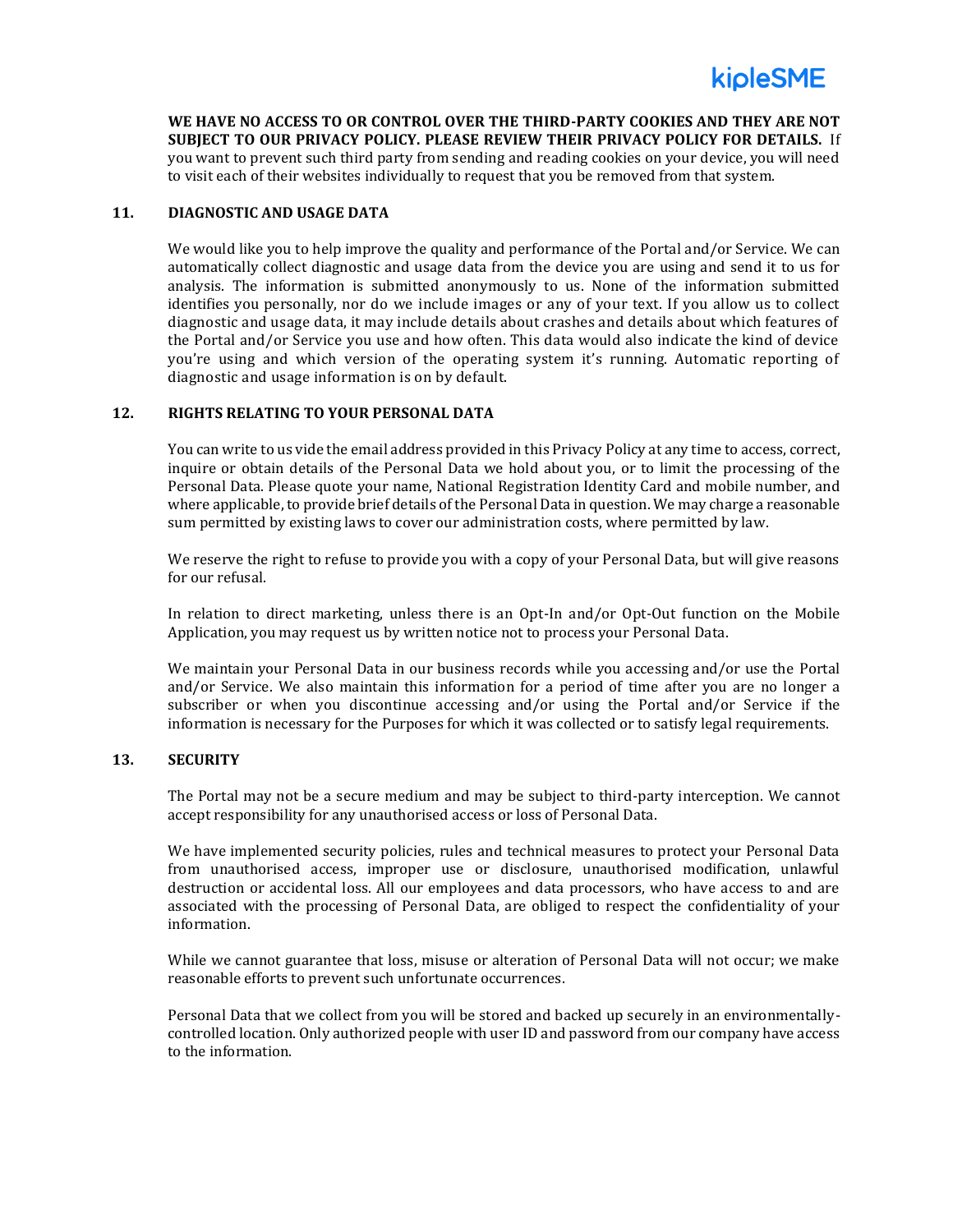You must remember to log off from our system after accessing and/or using the Portal and/or Service so that no unauthorized party can have access to your Personal Data. You must not, at any time, divulge your Personal Data to any third party.

### **14. TRANSFERRING YOUR PERSONAL DATA AND INFORMATION OUTSIDE OF MALAYSIA**

It may be necessary to transfer your Personal Data and Information to our Affiliate, and/or Authorised Third Party located in countries outside Malaysia. This may happen where our Affiliate and/or the Authorised Third Party is based outside Malaysia or where you access and/or use the Portal and/or Service from countries outside Malaysia. By continuing accessing and/or using the Portal and/or Service, you consented to such transfer.

#### **15. CONTACT US**

If you have any questions relating to the Portal and/or Service or your Personal Data, please contact us at:

| Name:    | Personal Data Officer                   |
|----------|-----------------------------------------|
| Address: | Kiplepay Sdn Bhd                        |
|          | B-23A-3, The Ascent Paradigm            |
|          | Jalan SS7/26A, Kelana Jaya              |
|          | 47301 Petaling Jaya, Selangor, Malaysia |
|          | Phone number: +60 3 2714 6288           |
| Email:   | support@kiplepay.com                    |

# **16. LANGUAGE**

In the event of conflict on the use of the words and/or meanings of this Privacy Policy in the English and Malay language, the use of words and/or meanings given to it in the English language shall prevail.

# **DASAR PRIVASI (BAHASA MELAYU)**

#### 20211221

# **1. APAKAH DASAR PRIVASI**

Dalam memberi Perkhidmatan kami, kami mungkin mengumpul dan memproses Data Peribadi tertentu. Kami ingin telus dengan anda dengan menyediakan Dasar Privasi ini untuk memaklumkan kepada anda mengenai hak anda berkenaan Data Peribadi anda yang diproses atau yang dikumpul dan diproses dengan lebih lanjut oleh kami. Dasar Privasi ini menerangkan jenis maklumat yang dikumpul, bagaimana maklumat ini digunakan dan disimpan, dengan siapa maklumat ini akan dikongsi dengan, bagaimana anda boleh menarik diri (*opt-out*) dan bagaimana anda boleh mengubah Data Peribadi anda yang disimpan oleh kami dan sebarang perubahan lain yang dibuat dari semasa ke semasa.

Dasar Privasi ini terpakai kepada Portal dan penggunaan Perkhidmatan kami dan ia diperbadankan dan membentuk sebahagian daripada Terma Penggunaan.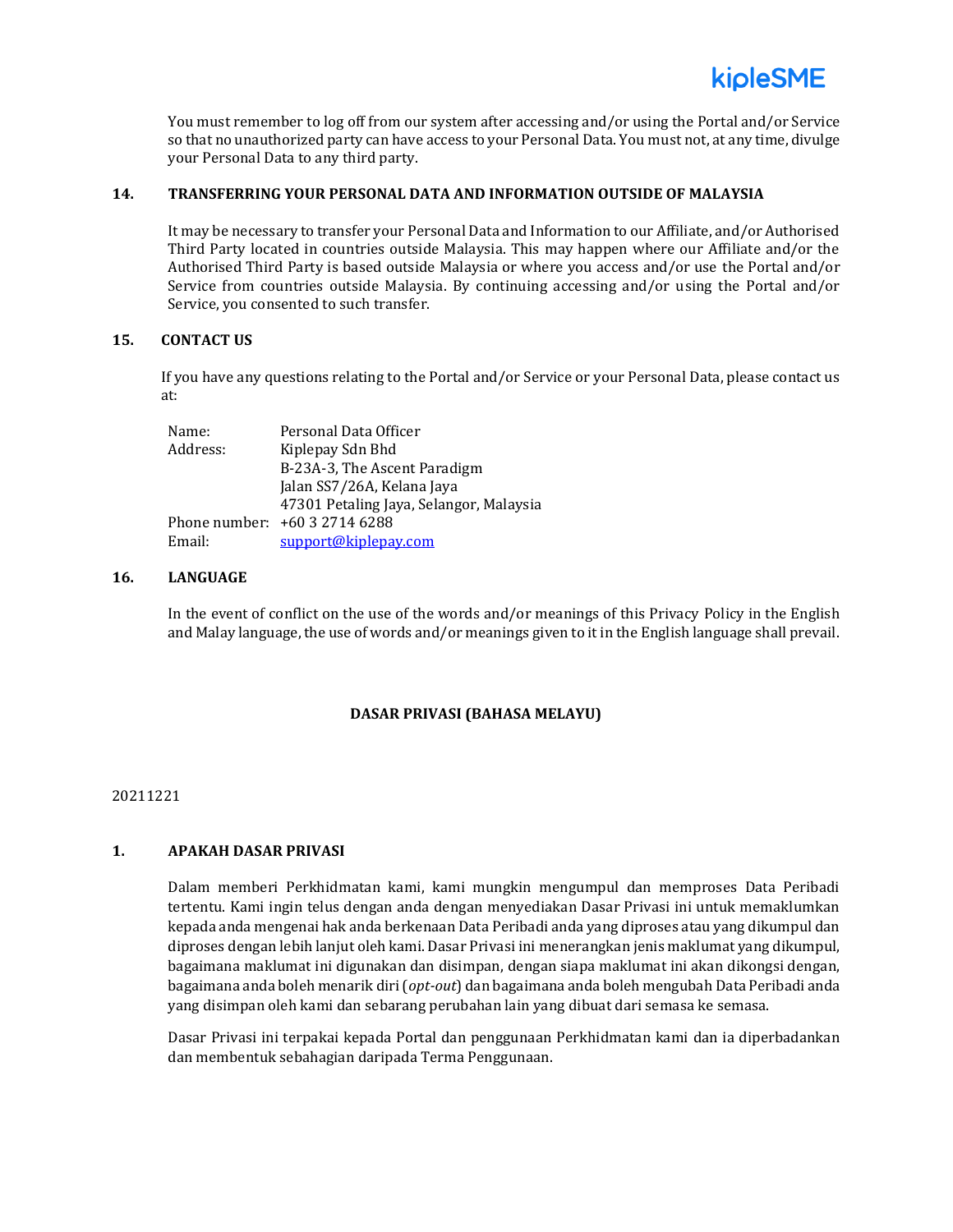

# **2. GLOSARI**

Perkataan-perkataan berikut diberikan definisi-definisi berikut:-

| "Akaun"                                  | bermaksud akaun yang anda gunakan untuk berdaftar dengan<br>kami bagi mengakses dan/atau menggunakan Portal dan/atau<br>Perkhidmatan.                                                                                                                                                                                    |
|------------------------------------------|--------------------------------------------------------------------------------------------------------------------------------------------------------------------------------------------------------------------------------------------------------------------------------------------------------------------------|
|                                          |                                                                                                                                                                                                                                                                                                                          |
| "Data Peribadi"                          | mempunyai maksud yang sama seperti dalam PDPA.                                                                                                                                                                                                                                                                           |
| "e-KYC"                                  | bermaksud proses elektronik untuk mengesahkan identiti<br>pengguna.                                                                                                                                                                                                                                                      |
| "Gabungan"                               | bermasuk sebarang orang atau entiti yang mengawal, dikawal<br>oleh, atau di bawah kawalan bersama suatu syarikat. "Kawalan"<br>bermasuk pemilikan saham ekuiti sebanyak lima puluh peritus<br>(50%) atau lebih daripada undi yang boleh dilaksanakan di<br>mesyuarat agung (atau yang setaraf dengannya) suatu syarikat. |
| "Hantar/Hantarkan"                       | bermaksud untuk menyiarkan, memaparkan, menghantar<br>dan/atau memuat naik.                                                                                                                                                                                                                                              |
| "Portal"                                 | bermaksud sebarang portal oleh kami dan sedia ada dalam<br>perkhidmatan pengedaran digital yang membolehkan anda untuk<br>memuat<br>turun,<br>mengaktifkan,<br>mengakses<br>dan/atau<br>menggunakan Perkhidmatan, dan ia termasuk sebarang kemas<br>kini yang disediakan oleh kami dari semasa ke semasa.                |
| "kami"                                   | bermaksud Kiple Digital Sdn Bhd (201701031788 (1245958-T)).                                                                                                                                                                                                                                                              |
| "Kandungan"                              | bermaksud kandungan yang diuruskan dan/atau disediakan oleh<br>kami dan/atau penyedia kandungan yang termasuk tanpa<br>batasan semua bentuk teks, grafik, audio, fail, data, imej, gambar,<br>logo, klip video, penstriman video, berita, siaran langsung dan<br>maklumat mengenai kandungan permintaan.                 |
| "Laman Web"                              | bermaksud mana-mana laman web yang dimiliki dan/atau<br>diuruskan oleh kami (seperti yang dipinda dari semasa ke<br>semasa) yang kini boleh diakses di www.kiple.com, tidak<br>termasuk sebarang laman web luar yang ditunjukkan oleh laman<br>web melalui hiperpautan atau sebaliknya.                                  |
| "Media Sosial"                           | bermaksud akaun media sosial seperti Facebook, LinkedIn,<br>Twitter, Instagram, Google, atau mana-mana media sosial yang<br>lain.                                                                                                                                                                                        |
| "PDPA"                                   | bermaksud Akta Perlindungan Data Peribadi 2010.                                                                                                                                                                                                                                                                          |
| "Perkhidmatan"                           | bermaksud secara kolektif perkhidmatan, ciri dan/atau fungsi<br>yang disediakan oleh kami kepada pelanggan melalui Portal kami.                                                                                                                                                                                          |
| "pengguna", "anda", atau "milik<br>anda" | bermaksud<br>individu<br>anda,<br>mengakses<br>dan/atau<br>yang<br>menggunakan Portal kami.                                                                                                                                                                                                                              |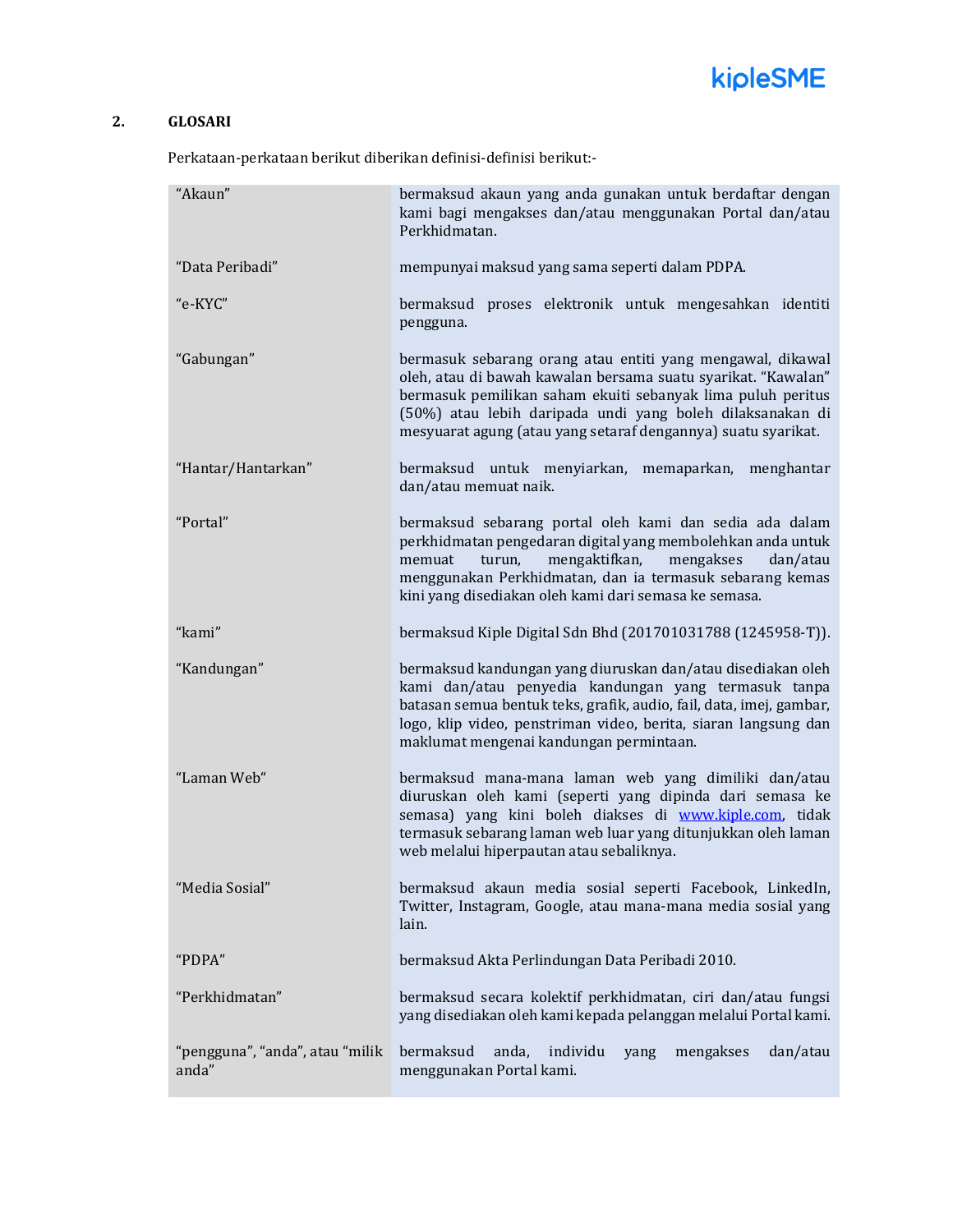# kipleSME

| "Pertandingan"                           |      | bermaksud pemberian atau pertandingan yang dianjurkan oleh<br>kami, Gabungan kami dan/atau ejen kami.                                                                                                                                                                                                                                                                                                                                                                                                        |
|------------------------------------------|------|--------------------------------------------------------------------------------------------------------------------------------------------------------------------------------------------------------------------------------------------------------------------------------------------------------------------------------------------------------------------------------------------------------------------------------------------------------------------------------------------------------------|
| "Pihak"<br><b>Berkuasa</b><br>Berkenaan" | yang | bermaksud (i) kerajaan persekutuan Malaysia, (ii) mana-mana<br>negeri, wilayah, keregenan, perbandaran atau lain-lain pecahan<br>politik Malaysia, (iii) mana-mana agensi, autoriti atau alat mana-<br>mana yang di atas, termasuk mana-mana mahkamah, tribunal,<br>jabatan, biro, suruhanjaya atau lembaga, atau (iv) pihak berkuasa<br>yang berkenaan di negara asing, jika berkenaan.                                                                                                                     |
| "Pihak"<br>Ketiga<br>Dibenarkan"         | yang | bermaksud rakan kongsi perniagaan, kontraktor, ejen, juruaudit,<br>penasihat, mana-mana penyedia telekomunikasi yang kami ada<br>urusan dengan berkaitan Portal dan/atau pihak ketiga yang<br>menyediakan perkhidmatan atau pembekal yang berurusan<br>dengan kami, dari semasa ke semasa untuk tujuan menyediakan<br>Portal dan/atau Perkhidmatan kepada anda. Pihak Ketiga yang<br>Dibenarkan termasuk pihak di mana kami bercadang atau atau<br>mempunyai sebarang urusan perniagaan sedia ada dengannya. |
| "Undang-Undang"                          |      | bermaksud sebarang undang-undang (sama ada dalan negeri<br>atau antarabangsa), statut, kod, aturan, garis panduan, notis,<br>ordinan, peraturan, arahan, perintah, penghakiman, writ, injunksi<br>dekri, dan termasuk sebarang perubahan<br>dalam<br>atau<br>permohonan atau tafsirannya.                                                                                                                                                                                                                    |

# **3. PERUBAHAN**

Dasar Privasi kami mungkin diubah dari semasa ke semasa tanpa notis. Oleh itu, sila lihat Dasar Privasi kami dari semasa ke semasa, terutamanya sebelum anda memberikan kami apa-apa Data Peribadi anda. Kali terakhir Dasar Privasi ini dikemaskini adalah pada tarikh yang dinyatakan di atas. Sekiranya anda terus mengakses dan/atau menggunakan Portal dan/atau Perkhidmatan kami selepas sebarang perubahan, pindaan atau pengubahsuaian kepada Dasar Privasi, ini menandakan persetujuan anda kepada syarat-syarat Dasar Privasi yang telah dipinda.

# **4. NASIHAT KEIBUBAPAAN**

**Kami memutuskan untuk membuat keseluruhan perenggan dalam tulisan TEBAL untuk menarik perhatian anda. Kami tidak dapat berurusan dengan anda melainkan anda berusia 18 tahun ke atas. Jika anda seorang kanak-kanak, sila dapatkan kebenaran daripada ibu bapa atau penjaga anda sebelum menggunakan Perkhidmatan kami.**

**Sekiranya anda mempunyai sebarang sebab untuk mempercayai bahawa seorang kanak-kanak telah memberikan Data Peribadi kepada kami, sila hubungi kami dan kami akan cuba memadam maklumat tersebut daripada pangkalan data kami. Jika tidak, kami akan menganggap bahawa anda berusia 18 tahun ke atas atau telah mendapat persetujuan daripada ibu bapa atau penjaga anda apabila anda memberikan Data Peribadi anda kepada kami.** 

# **5. BILA DASAR PRIVASI INI TERPAKAI KEPADA ANDA**

Dasar Privasi terpakai kepada anda apabila anda mengakses dan/atau menggunakan Portal dan/atau Perkhidmatan.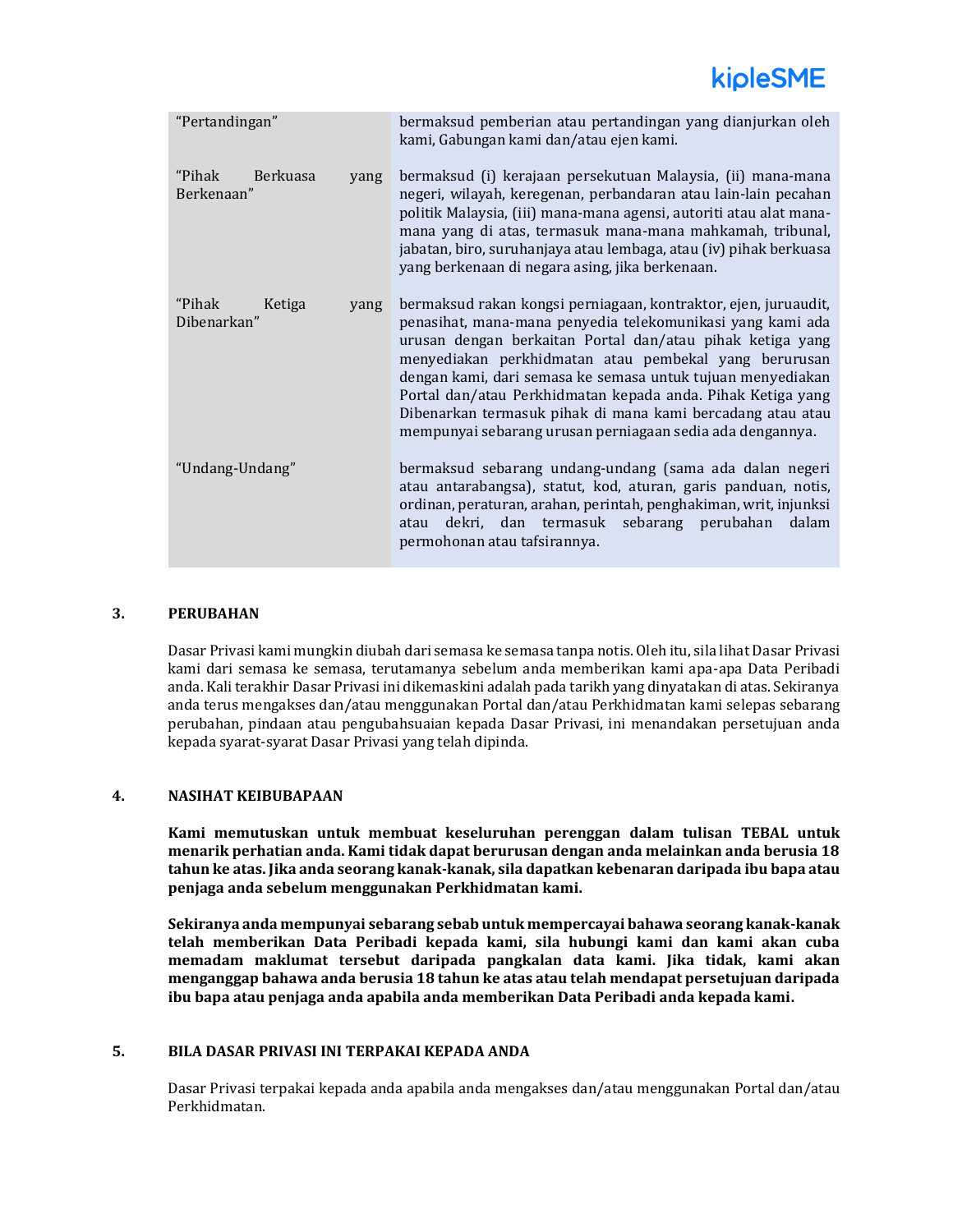

#### **6. MAKLUMAT YANG KAMI KUMPUL**

Kami mengumpul maklumat dalam (2) cara: -

- (a) **DATA PERIBADI YANG ANDA ATAU PIHAK KETIGA BERIKAN KEPADA KAMI.** Kami boleh mengumpul maklumat, seperti nama, jantina, negara asal, nombor kad pengenalan, tarikh lahir, lesen memandu, nombor plat kereta, nombor telefon, alamat e-mel, maklumat kad debit dan/atau kredit, gambar, maklumat akaun bank, maklumat perniagaan, cetakan ibu jari, video, pengecaman fisiologi, suara, tandatangan, dan sebagainya. Selain daripada Data Peribadi yang diperoleh daripada anda secara langsung, kami juga boleh mendapatkan Data Peribadi anda daripada pihak ketiga yang berurusan dengan kami dan daripada sumber lain yang dipersetujui atau dibenarkan oleh anda untuk penzahiran Data Peribadi tersebut.
- (b) **MAKLUMAT YANG KAMI DAPATKAN DARIPADA PENGGUNAAN PORTAL DAN/ATAU PERKHIDMATAN OLEH ANDA.** Apabila anda berinteraksi dengan kami melalui Portal dan/atau Perkhidmatan, kami boleh mengumpul atau menerima dan menyimpan maklumat peribadi anda yang tidak dapat dikenal pasti. Maklumat sedemikian dikumpul secara pasif menggunakan pelbagai teknologi dan tidak dapat digunakan untuk mengenal pasti anda secara khusus. Maklumat ini termasuk: -
	- $\triangleright$  maklumat khusus kepada peranti seperti model perkakasan, versi sistem operasi, pengecam peranti unik, maklumat rangkaian mudah alih, memori, data kad bunyi, alamat Protokol Internet (IP).
	- $\triangleright$  kuki yang boleh mengenal pasti penyemak imbas anda. Ini diterangkan secara terperinci di bawah.
	- $\triangleright$  butir-butir bagaimana anda mengakses dan/atau menggunakan Portal dan/atau Perkhidmatan seperti carian anda.
	- $\geq$  jumlah bilangan pelawat yang mengakses dan/atau menggunakan Portal dan/atau Perkhidmatan.
	- $\triangleright$  data diagnostik dan penggunaan yang dihasilkan oleh peranti anda. Ini diterangkan secara terperinci di bawah.
	- ➢ bagaimana anda dan pengguna lain menggunakan dan berinteraksi dengan Portal dan/atau Perkhidmatan.

Perkara di atas secara kolektif dikenali sebagai "Maklumat". Jika kami menggabungkan maklumat bukan peribadi dengan Data Peribadi, maklumat gabungan tersebut akan dianggap sebagai Data Peribadi selagi mana ia masih digabungkan.

Data Peribadi dan Maklumat yang anda beri kepada kami adalah perlu. Sekiranya anda tidak memberi kami Data Peribadi dan Maklumat tersebut, kami mungkin tidak dapat memberi anda Portal dan/atau Perkhidmatan.

# **7. PENGGUNAAN DATA PERIBADI DAN MAKLUMAT ANDA**

Kami menggunakan Data Peribadi dan Maklumat yang anda beri dengan cara yang selaras dengan Dasar Privasi ini. Sekiranya anda memberi Data Peribadi untuk tujuan tertentu, kami boleh menggunakan Data Peribadi berkaitan dengan tujuan tersebut. Data Peribadi dan Maklumat anda juga boleh digunakan oleh kami, Gabungan kami dan/atau Pihak Ketiga yang Dibenarkan untuk salah satu atau lebih daripada tujuan-tujuan berikut: -

- (a) untuk menilai permohonan anda;
- (b) untuk menjalankan e-KYC;
- (c) untuk mentadbir penyertaan anda terhadap mana-mana Peraduan atau sebarang kempen atau peristiwa;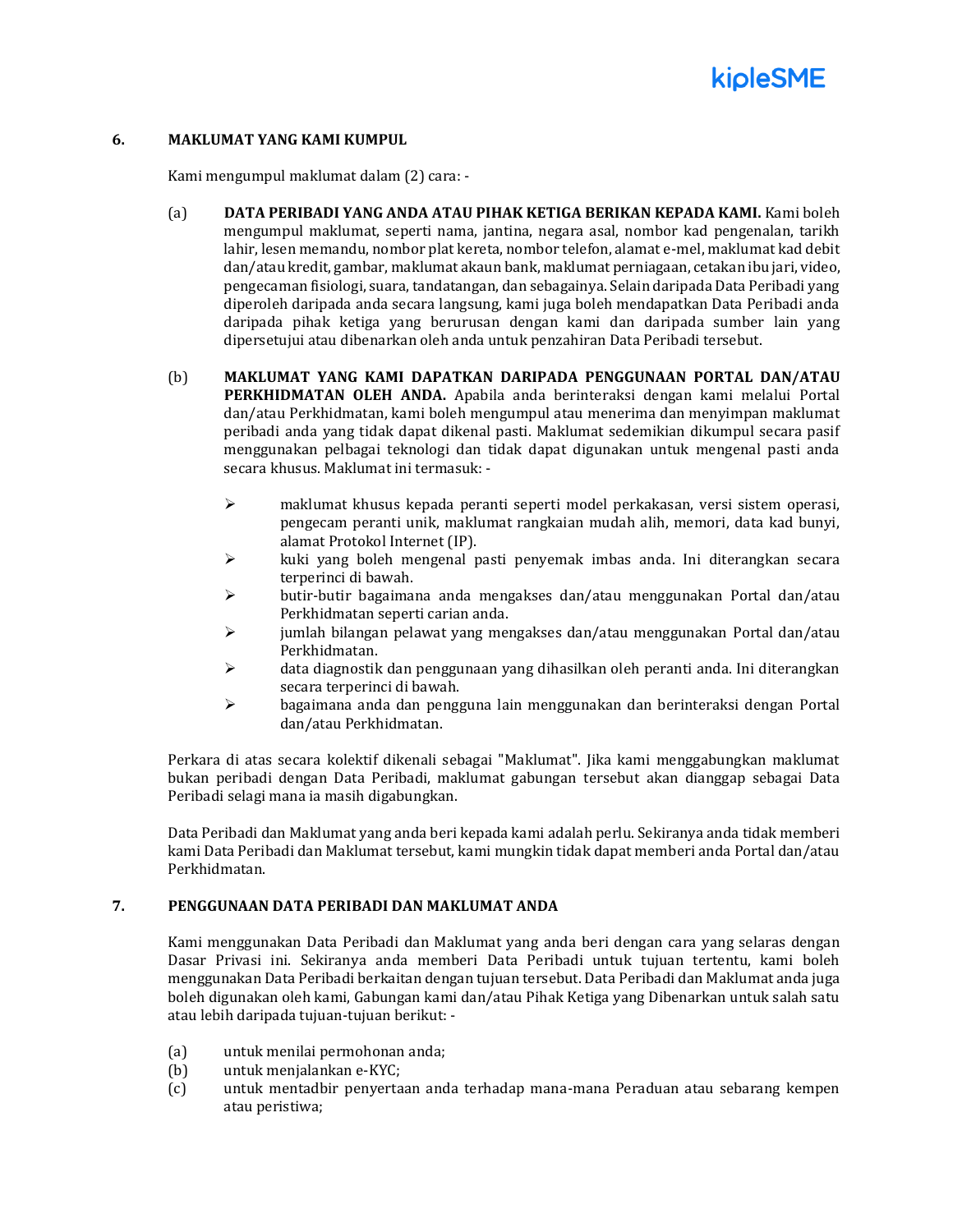

- (e) untuk mengendalikan dan memberi Portal dan/atau Perkhidmatan kepada anda;
- (e) mentadbir Akaun anda;
- (f) untuk pentadbiran teknikal Portal dan/atau Perkhidmatan;
- (g) untuk tujuan pentadbiran dalaman, termasuk perakaunan dan cukai;
- (h) untuk mengesahkan dan memproses pembayaran;
- (i) untuk berkomunikasi dengan anda;
- (j) untuk bertindak balas terhadap pertanyaan anda;
- (k) untuk penyelidikan dan pembangunan;
- (l) untuk analisis statistic;
- (m) untuk jaminan kualiti;
- (n) untuk penambahbaikan Portal dan/atau Perkhidmatan;
- (o) untuk mengesan dan mencegah aktiviti penipuan;
- (p) untuk menjalankan penyiasatan terhadap aduan dan transaksi yang mencurigakan;
- (q) mematuhi apa-apa keperluan oleh Pihak Berkuasa yang Berkenaan dan/atau Undang-Undang;
- (r) untuk memprofil pilihan Perkhidmatan,
- (s) untuk menjalankan penyelidikan pemasaran dan analisis untuk rancangan perniagaan kami;
- (t) untuk tujuan penyimpanan rekod, penjanaan laporan dan analisis pengurusan;
- (u) untuk memberi anda maklumat mengenai produk dan perkhidmatan lain kami, Gabungan kami dan/atau Pihak Ketiga yang Dibenarkan,
- (v) untuk menghantar maklumat, promosi dan pengemaskinian lepada anda termasuk bahan pemasaran dan pengiklanan berhubung dengan Portal dan/atau Perkhidmatan dan pihak Gabungan kami, dan/atau Pihak Ketiga yang Dibenarkan;
- (w) untuk aktiviti sah perniagaan kami yang lain; dan/atau
- (x) sebarang aktiviti lain yang bersampingan dengan Portal dan/atau Perkhidmatan.

Perkara di atas secara kolektifnya dirujuk sebagai "Tujuan" dalam Dasar Privasi ini.

Anda mewakili dan menjamin bahawa persetujuan mana-mana pengguna lain yang mana Data Peribadinya telah anda berikan dalam apa-apa permohonan dan/atau dizahirkan kepada kami telah diperolehi untuk membolehkan kami memproses yang sama untuk Tujuan yang dinyatakan di atas.

Sekiranya kami berniat menggunakan mana-mana Data Peribadi dengan apa-apa cara yang tidak selaras dengan Dasar Privasi ini, anda akan dimaklumkan mengenainya sebelum atau pada masa di mana Data Peribadi dikumpulkan. .

# **8. PENZAHIRAN DATA PERIBADI ANDA**

Kami bukan dalam perniagaan menjual Data Peribadi anda. Kami menganggap maklumat ini sebagai bahagian penting kepada hubungan kami dengan anda. Oleh itu, kami tidak akan menjual atau menyewa Data Peribadi anda kecuali seperti yang dinyatakan di sini. Walau bagaimanapun, terdapat situasi tertentu di mana kami boleh berkongsi Data Peribadi anda dengan pihak ketiga tanpa memberi notis selanjutnya kepada anda, seperti yang dinyatakan di bawah.

Pemindahan Perniagaan. Semasa kami mengembangkan perniagaan kami, kami mungkin menjual atau membeli perniagaan atau aset. Sekiranya penjualan korporat, penggabungan, penyusunan semula, pembubaran atau peristiwa serupa berlaku, Data Peribadi mungkin menjadi sebahagian daripada aset yang dipindahkan.

Gabungan. Kami juga mungkin berkongsi Data Peribadi anda dengan Gabungan kami untuk tujuan yang selaras dengan Dasar Privasi ini.

Pihak Berkuasa yang Berkenaan. Untuk mematuhi apa-apa perintah mahkamah atau arahan daripada pihak berkuasa yang menyiasat sebarang kesalahan, salah laku dan/atau penyalahgunaan yang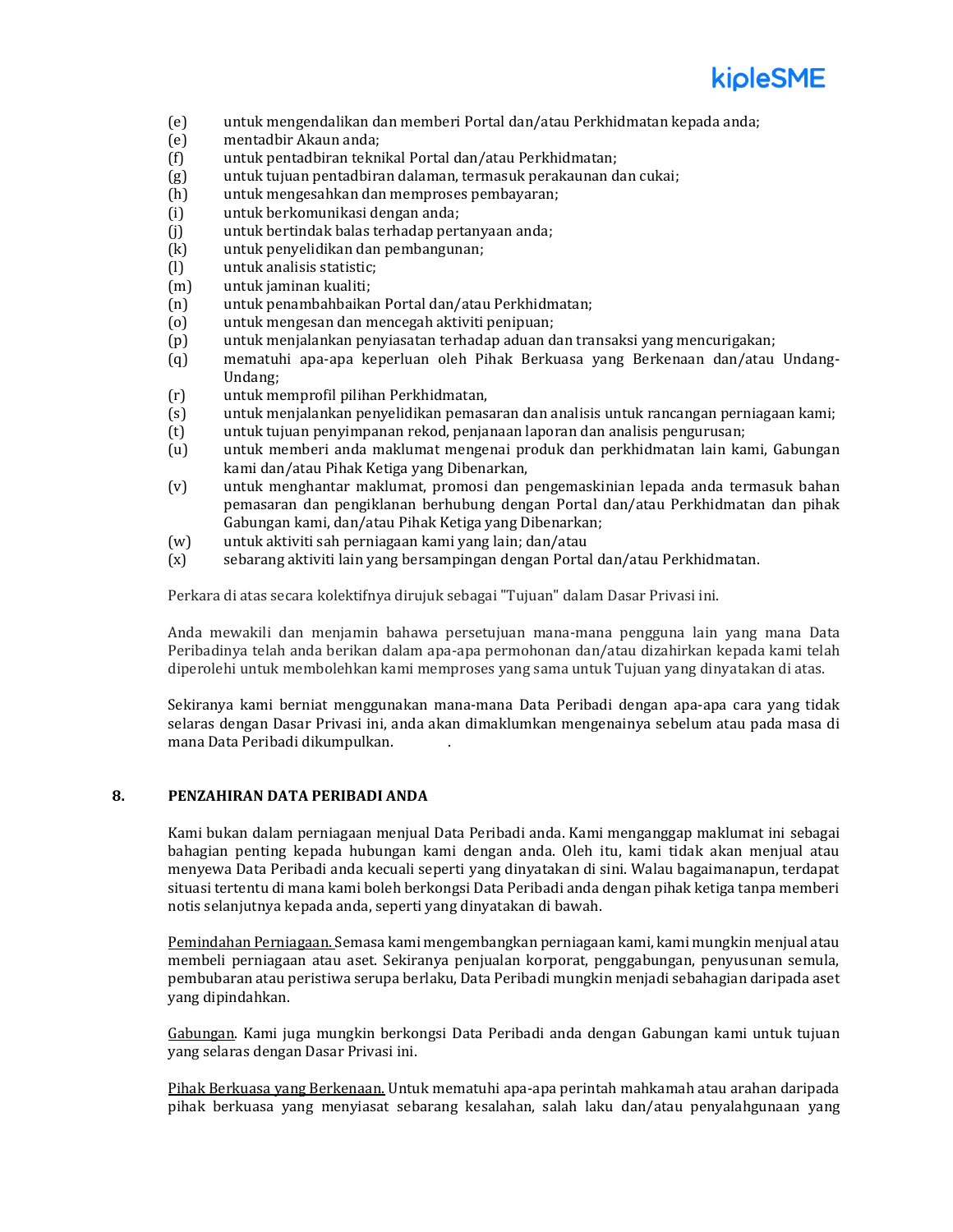didakwa atau untuk menguatkuasakan apa-apa terma dan syarat yang terpakai bagi anda, atau jika tindakan sedemikian adalah perlu untuk melindungi dan mempertahankan hak atau harta kami.

Pihak Ketiga yang Dibenarkan. Jika perkhidmatan daripada Pihak Ketiga yang Dibenarkan diperlukan, kami akan berkongsi Data Peribadi anda secara rahsia. Pihak Ketiga yang Dibenarkan tidak akan dibenarkan untuk menggunakan Data Peribadi anda yang telah dizahirkan kepada mereka kecuali untuk tujuan yang selaras dengan Dasar Privasi ini.

Pihak Lain. Kami mungkin menzahirkan Data Peribadi anda kepada mana-mana pihak lain yang mana telah anda persetujui untuk penzahiran data anda.

#### **9. PERKHIDMATAN PIHAK KETIGA**

Portal kami mungkin mempunyai pautan atau platform kepada aplikasi, laman web dan/atau perkhidmatan pihak ketiga untuk menyediakan perkhidmatan tertentu kepada anda ("Perkhidmatan Pihak Ketiga"). Dari semasa ke semasa, Perkhidmatan Pihak Ketiga ini mungkin mengandungi pautan ke laman web lain. Kami tidak bertanggungjawab untuk amalan privasi atau kandungan laman web tersebut atau mana-mana pihak ketiga. Anda harus menyemak dasar privasi Perkhidmatan Pihak Ketiga tersebut. Dasar Privasi ini hanya tertakluk kepada Data Peribadi dan Maklumat yang dikumpul oleh kami.

### **10. KUKI**

#### Apakah itu Kuki?

Apabila anda mengakses dan/atau menggunakan Portal, peranti anda secara automatik akan dikeluarkan dengan kuki. Kuki adalah fail kecil yang mengandungi rentetan aksara yang diletakkan di dalam cakera keras peranti anda untuk mengenal pasti peranti anda kepada pelayan kami. Secara umumnya, kuki hanya merekodkan kawasan-kawasan laman yang telah dilawati oleh peranti yang dipersoalkan, dan tempoh. Banyak laman web dan/atau aplikasi perisian melakukan ini setiap kali pengguna melawat laman mereka untuk menjejaki aliran trafik.

Bergantung kepada jenis peranti yang anda gunakan, anda boleh menetapkan peranti anda untuk menerima semua kuki, untuk memaklumkan anda apabila kuki dikeluarkan, atau untuk tidak menerima kuki pada bila-bila masa. Yang terakhir ini, sudah tentu, bermakna bahawa perkhidmatan tertentu tidak dapat diberikan kepada anda.

#### Kuki kami: -

Kami menggunakan "kuki" untuk menyimpan dan menjejaki maklumat mengenai anda dan akses anda dan/atau penggunaan Portal.

Kuki dan maklumat yang didapati daripada kuki kami digunakan selaras dengan penggunaan yang dinyatakan dalam Dasar Privasi ini dan secara khususnya:

- ➢ Untuk membantu menyimpan dan mendapatkan 12embali kata laluan yang digunakan di Portal. Dengan cara ini, anda tidak perlu memasukkan semula maklumat setiap kali anda melawat Portal.
- $\triangleright$  untuk menjejaki maklumat seperti kekerapan dan tempoh akses anda dan/atau penggunaan Portal, aliran klik anda semasa anda melawati Portal dan membantu kami menentukan sama ada anda datang ke Portal daripada pautan internet atau sepanduk iklan tertentu.
- $\triangleright$  untuk menganalisis profil pelawat dan pengguna untuk membantu kami dalam memberikan anda akses dan/atau penggunaan Portal yang lebih baik untuk menambahbaik Portal.
- ➢ untuk memperibadikan kandungan, sepanduk dan promosi yang akan anda lihat di Portal.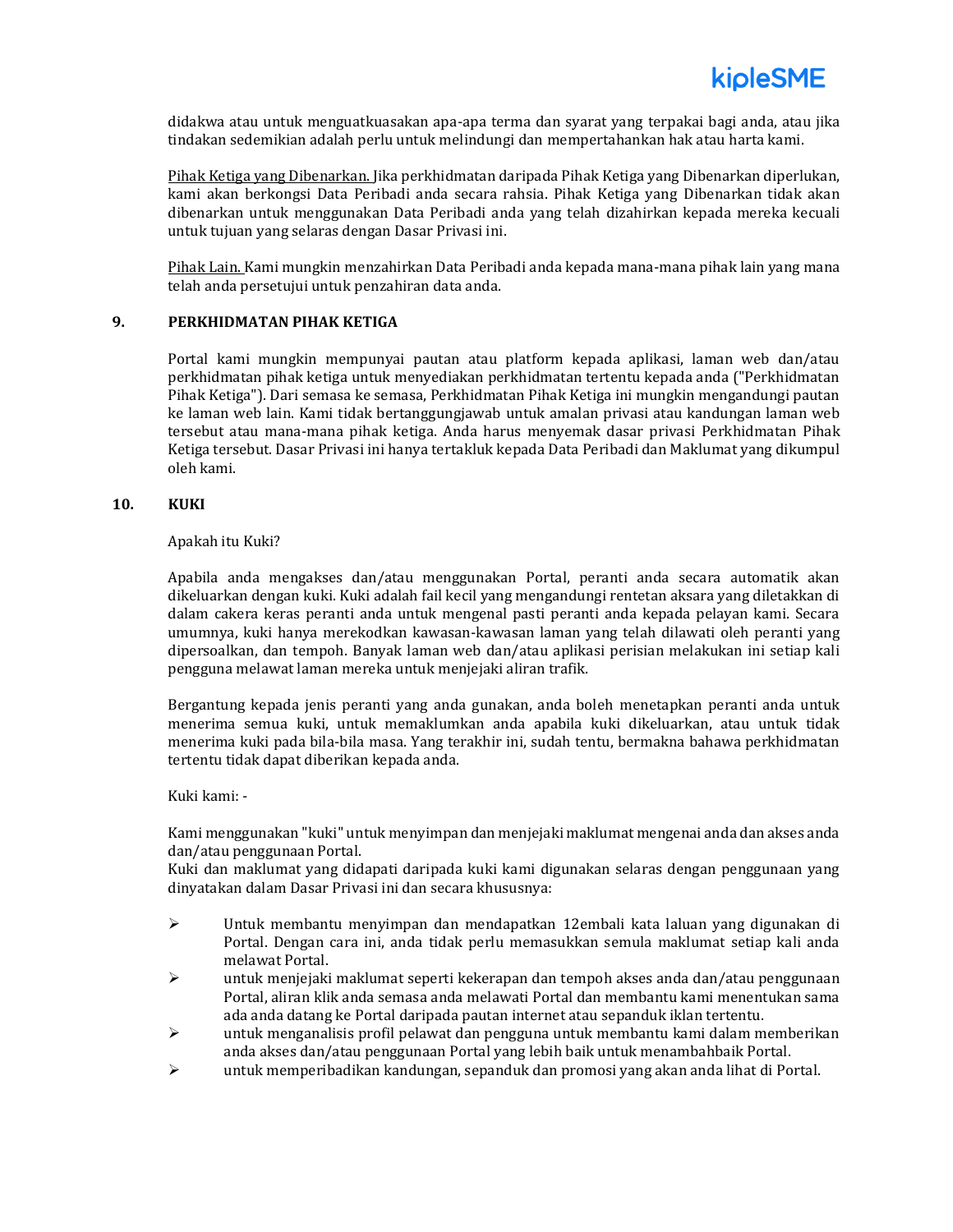

Kebanyakan kuki adalah "kuki sesi," yang bermaksud bahawa ia akan dipadamkan secara automatik daripada peranti anda pada akhir sesi. Anda sentiasa bebas untuk menolak kuki jika peranti anda membenarkan, namun begitu, anda mungkin tidak dapat menggunakan ciri-ciri tertentu Portal dan anda mungkin dikehendaki memasukkan semula kata laluan anda dengan lebih kerap pada satu sesi.

Kuki Pihak Ketiga:

Kami mungkin membenarkan pihak ketiga lain untuk menyampaikan iklan apabila anda mengakses dan/atau menggunakan Portal. Semasa menyampaikan iklan, pihak ketiga boleh meletakkan atau mengenalpasti kuki unik dalam peranti anda. Pihak ketiga tersebut boleh menggunakan maklumat yang diambil dari kuki mereka untuk memberikan iklan mengenai Portal dan produk dan perkhidmatan lain yang mungkin menarik minat anda.

**KAMI TIDAK MEMPUNYAI AKSES ATAU KAWALAN KE ATAS KUKI PIHAK KETIGA DAN KUKI TERSEBUT TIDAK TERTAKLUK KEPADA DASAR PRIVASI KAMI. SILA LAWATI DASAR PRIVASI PIHAK KETIGA UNTUK MAKLUMAT LANJUT.** Jika anda ingin mengelakkan pihak ketiga daripada menghantar dan membaca kuki pada peranti anda, anda perlu melawat setiap laman web mereka secara individu untuk meminta anda dikeluarkan daripada sistem tersebut.

#### **11. DATA DIAGNOSTIK DAN PENGGUNAAN**

Kami ingin anda membantu kami meningkatkan kualiti dan prestasi Portal dan/atau Perkhidmatan. Secara automatik, kami boleh mengumpulkan data diagnostik dan penggunaan daripada peranti yang anda gunakan dan maklumat tersebut akan dihantar kepada kami untuk analisis. Maklumat akan diserahkan tanpa nama kepada kami. Tiada maklumat yang dihantar dapat mengenal pasti anda secara peribadi, atau kami tidak akan memasukkan imej atau mana-mana teks anda. Jika anda membenarkan kami mengumpul data diagnostik dan penggunaan, ia mungkin termasuk butiran mengenai kemalangan aplikasi dan butiran tentang ciri-ciri Portal yang anda gunakan dan kekerapan penggunaan. Data ini juga akan menunjukkan jenis peranti yang anda gunakan dan versi sistem operasi. Pelaporan secara automatik akan diaktifkan bagi data diagnostik dan penggunaan secara default.

#### **12. HAK BERKAITAN DENGAN DATA PERIBADI ANDA**

Anda boleh menulis kepada kami di alamat e-mel yang disediakan dalam Dasar Privasi ini pada bilabila masa untuk mengakses, membetulkan, membuat pertanyaan atau mendapatkan butir-butir Data Peribadi yang kami simpan tentang anda, atau untuk menghadkan pemprosesan Data Peribadi. Sila nyatakan nama, nombor kad pengenalan dan nombor mudah alih anda, dan di mana terpakai, untukmemberi maklumat ringkas tentang Data Peribadi berkaitan. Kami mungkin akan mengenakan jumlah yang munasabah yang dibenarkan oleh undang-undang sedia ada untuk menampung kos pentadbiran kami.

Kami berhak menolak untuk memberikan anda salinan Data Peribadi anda, tetapi kami akan memberikan alasan atas keengganan kami.

Berhubung dengan pemasaran langsung, melainkan terdapat fungsi Opt-In dan/atau Opt-Out, anda boleh meminta kami untuk tidak memproses Data Peribadi anda melalui notis bertulis.

Kami mengekalkan Data Peribadi anda dalam rekod perniagaan kami semasa anda mengakses dan/atau menggunakan Portal dan/atau Perkhidmatan. Kami juga mengekalkan maklumat ini untuk tempoh masa selepas anda tidak lagi menjadi pelanggan atau apabila anda berhenti mengakses dan/atau menggunakan Portal dan/atau Perkhidmatan jika maklumat itu diperlukan untuk Tujuan yang mana ia dikumpulkan atau untuk memenuhi keperluan undang-undang.